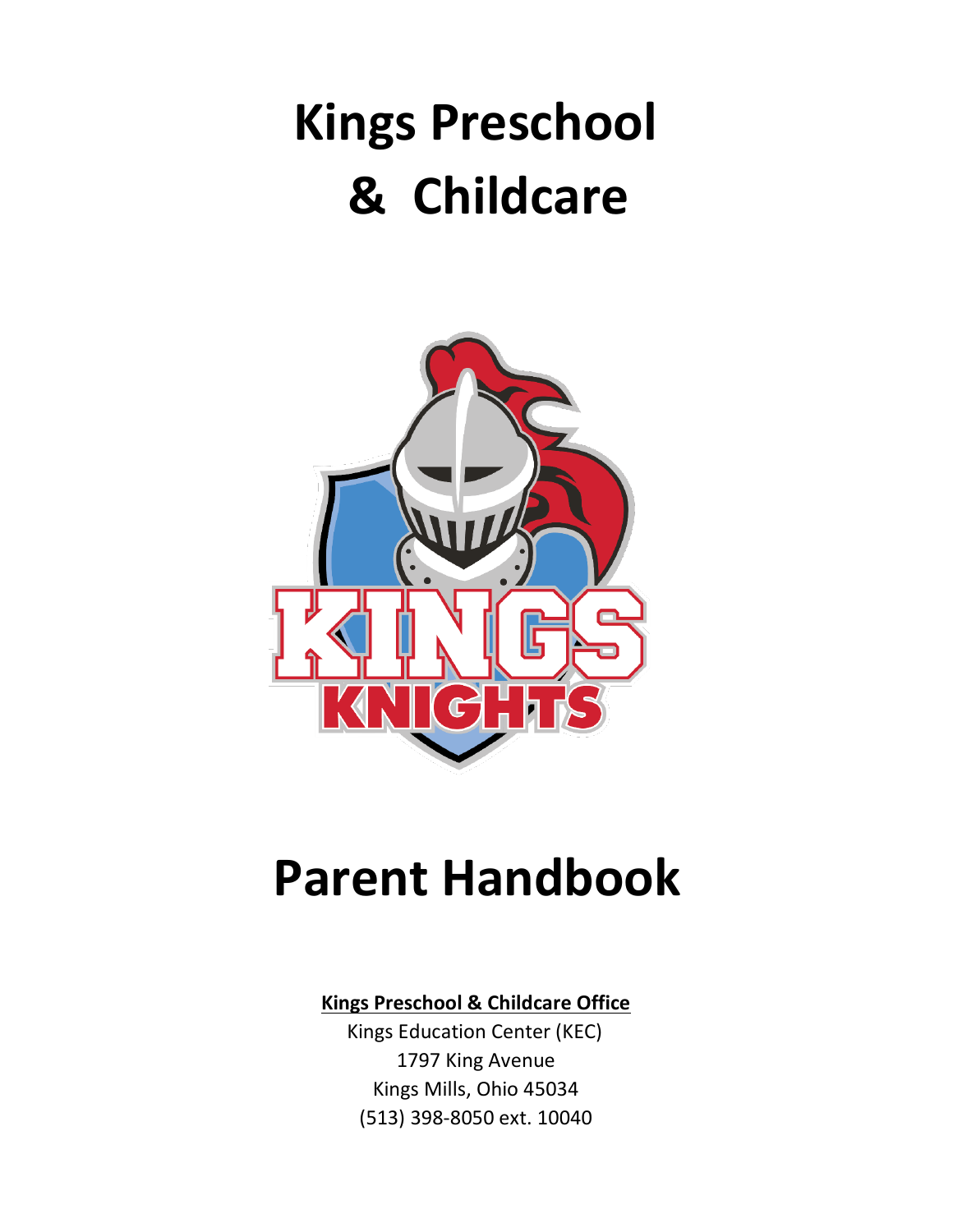# **Contact Information**

Preschool Principal:

Mary Beth Fosse mfosse@kingslocal.net 398-8050 x10043

School Psychologist: Kelsey Finney kfinney@kingslocal.net 398-8050 X 10050

Administrative Assistant: Tammy Nelson tnelson@kingslocal.net 398-8050 x 10040 Kings Kids Preschool & Childcare Office 398-8050 x10040

School Nurse: 398-8050 x10704

Attendance Line: 10400

# Kings Education Center Preschool Rooms:

Preschool Teachers

| Jessica Askren                                                    | 398-8050 ext. 10406                                               |
|-------------------------------------------------------------------|-------------------------------------------------------------------|
| <b>Claire Worpenberg</b><br>Katherine Monnin                      | 398-8050 ext. 10065<br>398-8050 ext. 10402                        |
| Tawnya Dozier<br>Lindsay Dunlap                                   | 398-8050 ext. 10418<br>398-8050 ext. 10410                        |
| <b>Theresa Frazier</b>                                            | 398-8050 ext. 10405                                               |
| Alisha Hach                                                       | 398-8050 ext. 10403                                               |
| <b>Theresa House</b><br>Alexis LesChander<br><b>Blythe Liesch</b> | 398-8050 ext. 10407<br>398-8050 ext. 10401<br>398-8050 ext. 10049 |
|                                                                   |                                                                   |

Childcare Rooms:

137-Pink

Room 130-Purple 398-8050 ext. 10417 131-Blue 398-8050 ext. 10404 124- Red 398-8050 ext. 10409 398-8050 ext. 10071

# **LOCATION**

The Kings Preschool & Childcare Main Office is located in the Kings Education Center 1797 King Ave. Kings Mills, OH 45034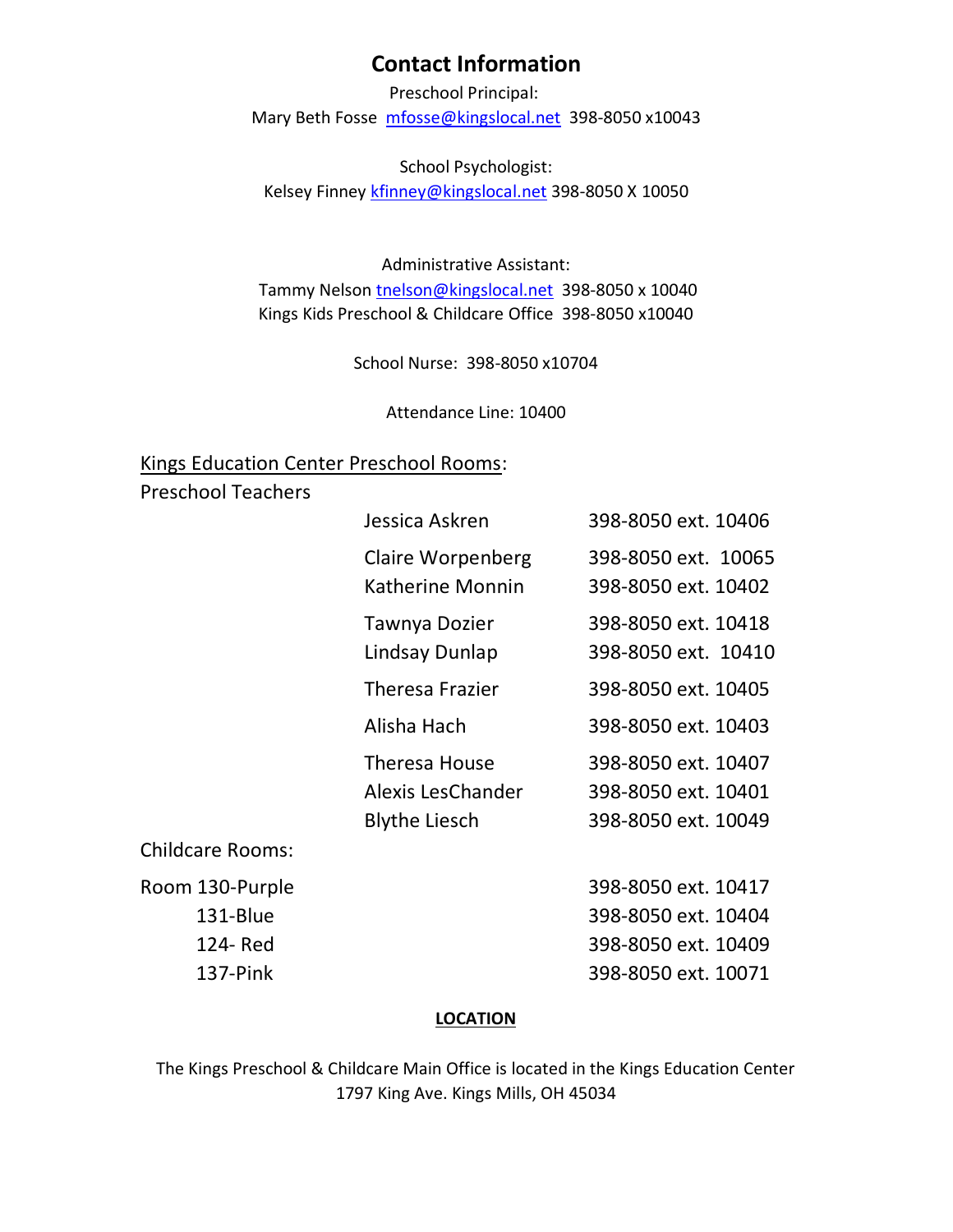# KINGS PRESCHOOL and CHILDCARE PROGRAM



# **Welcome & thank you for choosing the Kings Preschool & Childcare Programs!**

We are proud to be an early childhood facility licensed by the State of Ohio Department of Education. This handbook contains information regarding the Preschool & Childcare Program for preschoolers.

# **TABLE OF CONTENTS**

| <b>Statement of Philosophy</b>                                     | 1              |
|--------------------------------------------------------------------|----------------|
| Preschool & Childcare Purpose & Goals, Supervision, Other Programs | $\overline{2}$ |
| Location, Hours of Operation, Holidays, & School Days              | 3              |
| Weather, Emergencies, Early Dismissal, Breakfast/Snacks, Lunches   | 4              |
| Arrival & Pickup/Security                                          | 5              |
| Field Trips, Birthday Treats, Health Records, Medication Policy    | 6              |
| Discipline                                                         | 7              |
| <b>Termination of Childcare</b>                                    | 8              |
| Tuition/Fees, Late Fees                                            | 9              |
| Daily Schedules                                                    | 10             |
| Communicable Diseases, Illness                                     | 11             |
| Nondiscrimination Policy & Licensing                               | 12             |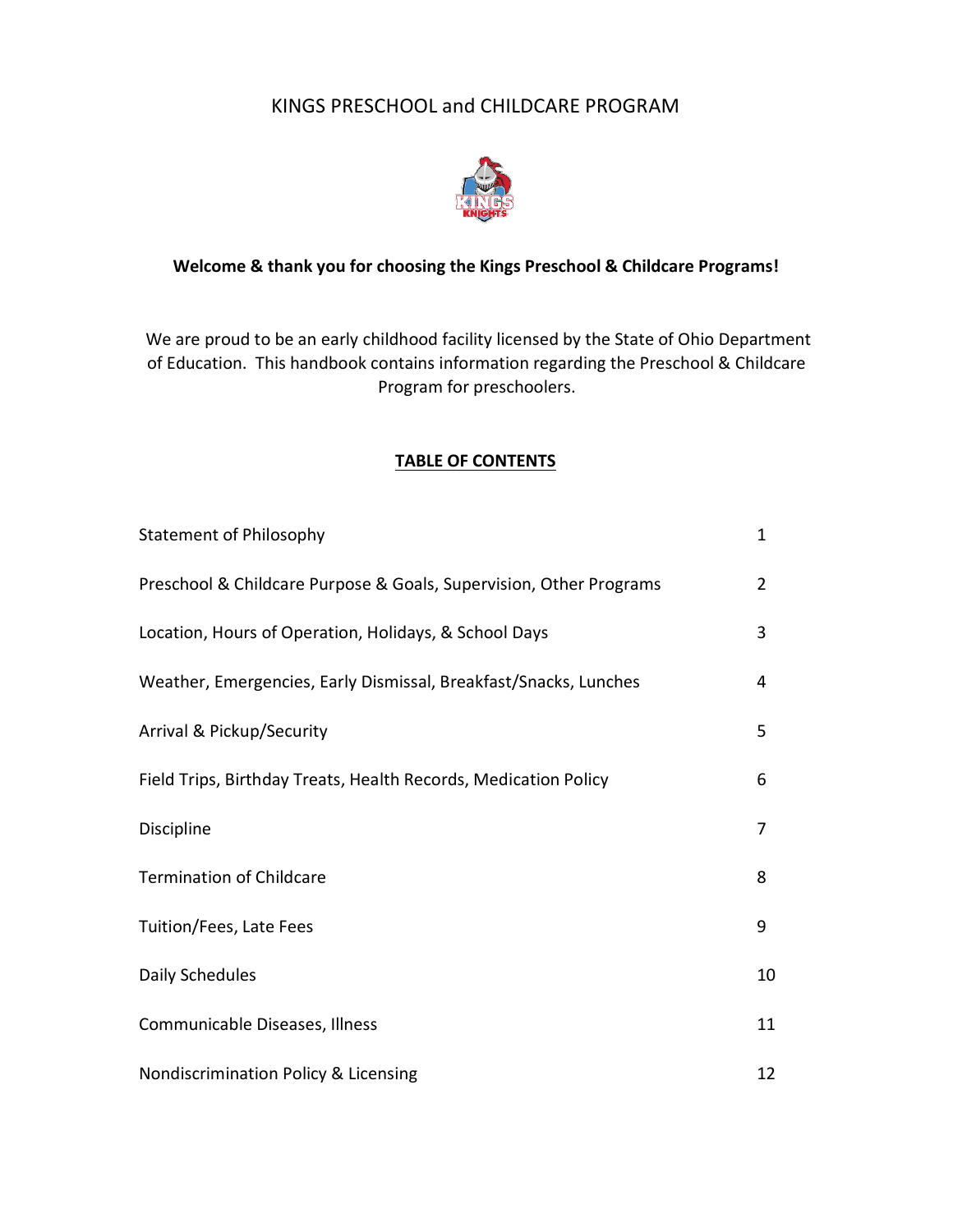# **Kings Local School District**

The philosophy of education of the Kings Local School District is based upon the belief that children are the most valuable resource in any community, city or nation. The maximum educational development of each student is our ultimate objective, and we formulate our curriculum around two major premises. First, we endeavor to equip your children with the increasingly complex knowledge and skills to prepare them for vocations, or for further formal education in college and professional schools. Second, we strive to introduce your children to practices and ideals of personal and group behavior that will perpetuate and advance the aims and benefits of a democratic way of life. Knowing that the causes of democracy and free education are bound together, we believe that one cannot survive without the support of the other. The responsibility rests with the school to project ideals of our democracy and to create an awareness of our American heritage sufficient to confront the conditions of a changing world. We believe that the major purposes and goals of education are all inclusive and should be centered on the individual needs and natures of your children.

# **Statement of Preschool Childcare Philosophy**

The Preschool Childcare Programs are a supportive addition to the lives of the parents who work outside the home and for their children. A parent's decision to place a child in our program is viewed as a loving choice to give the child opportunities for play and social experiences during times between school and home.

The program will compliment and extend upon experiences children have at preschool and home. Adults in the program provide ample time, space and materials for play, access to a variety of playmates and permission to play within limits of safety and courtesy. Children choose freely among activities they can do successfully and independently. Adults are completely available to children for playing, meeting needs (socially, emotionally and physically), and addressing issues that are important for the children.

Kings Kids strives to provide a balance to the academic emphasis of the preschool day. Our childcare curriculum addresses personal discipline, social development, emotional well being, recreational skills, and health/safety skills. Our childcare program also incorporates the Early Learning and Development Standards of the state of Ohio. We work to address the individual needs, personal interests, and developmental needs of all of our students.

Children are valued as members of special families, and parental feelings and preferences are considered. Our program professionals actively foster and participate in our programs and work to facilitate your child's growth through a home-cooperative approach. Kings Kids provides an environment that is responsive to and respectful of individual differences, learning styles, interests, family backgrounds, gender, race and religion.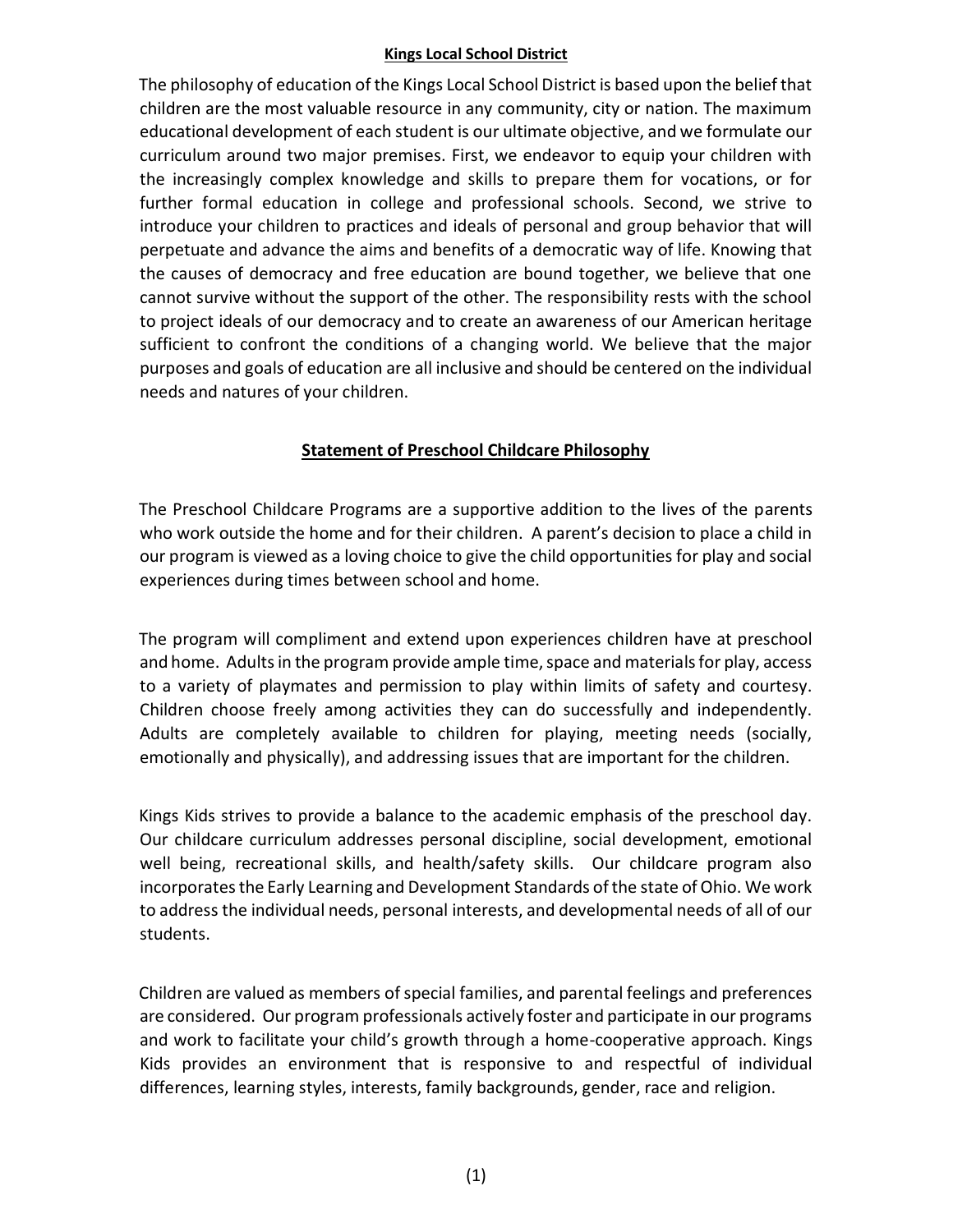#### **CHILDCARE PURPOSE & GOALS**

We welcome you and your child(ren) to the Kings Preschool & Childcare Program. The primary purpose of this program is to provide quality care and a safe environment for children before and after preschool. Within this framework, the program seeks to provide a recreational/educational alternative to parents for adequate before and/or after preschool care for their children. Students will be able to participate in a variety of activities such as crafts, creative construction, group/individual reading, imaginative play, outdoor/indoor play, puzzles/table games, dramatic play, and fine arts.

#### **PRESCHOOL PURPOSE & GOALS**

The goals of the Preschool programs are to provide opportunities to enhance and facilitate development of the cognitive, social-emotional and physical abilities of the children. Our emphasis is on kindergarten readiness, independence and working as a member of a group. All preschool classes include the Early Learning Development Standards of literacy, mathematics, science and technology, social studies, the arts, English language acquisition, physical and social emotional as well as small and large group experiences.

**Children in the Kings Preschool & Childcare classrooms must be able to function and care for themselves in a large group setting and must be toilet trained. It is not part of our licensure to change diapers or pull-ups. It is not required that a child identified as a preschooler with a disability be toilet trained. Tuition students attending the Special Needs Preschool classroom should be potty trained.** 

#### **KINGS PRESCHOOL STAFF/SUPERVISION**

The Kings Preschool & Childcare Program adheres to the guidelines set by the Ohio Department of Education with regards to student/staff ratios, required in-service trainings and professional development, and employee recruitment. We strive to provide the most efficient and appropriate supervision to all of our children in order to maintain a safe environment.

#### **REGISTRATION**

Preschool registration takes place in early January. Children that are currently enrolled and their siblings have the opportunity to register first. Registration opens to the community later in January. Children must be 3 years old by September 30.

#### **OTHER PROGRAMS**

Other programs available include the Summer Childcare and Before and After School Childcare (located at all elementary schools). The Summer Program is filled on a first come, first serve basis. Parents will be notified in the Spring for summer registration.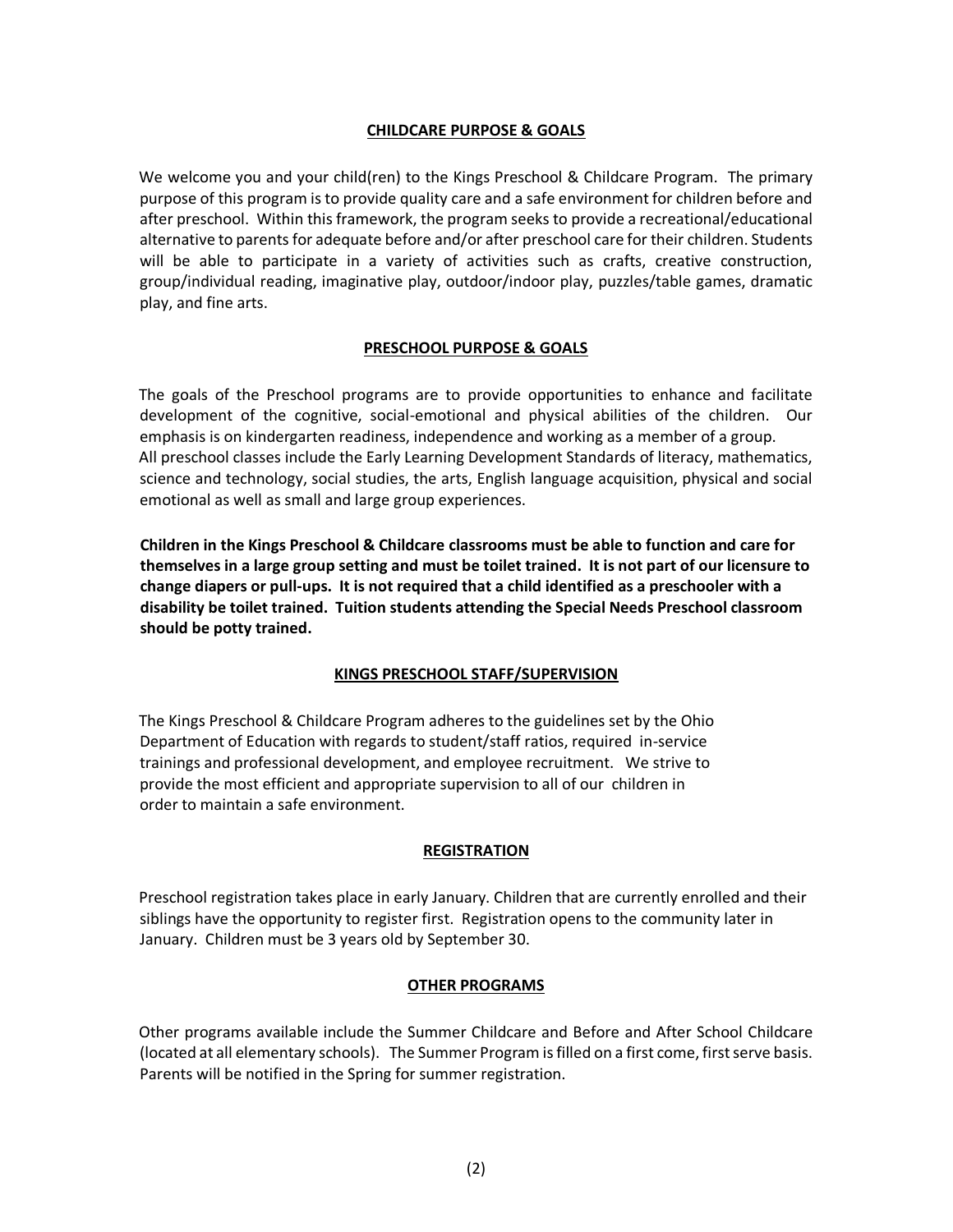# **HOURS OF OPERATION**

# Preschool:

# 2 day classes

AM classes start at 8:30 and end at 11:00 Classes operate Monday/Wednesday or Tuesday/Thursday

# Young 5's classes

AM classes start at 8:30 and end at 11:00 PM classes start at 1:00 and end at 3:30 Monday/Tuesday/Wednesday/Thursday/Friday **Preschool operates on the same calendar as Kings Local Schools** 

# 4 Day Preschool Classrooms

AM classes start at 8:55 and end at 11:35 Monday, Tuesday, Wednesday, Thursday PM classes start at 12:30 and end at 3:10 Monday, Tuesday, Wednesday, Thursday Childcare:

Childcare programs are open between the hours of 6:30 A.M. and 6:00 P.M. Parents are requested to respect our childcare hours.

# **Kings Preschool operates on the same calendar as the Kings Local School District. HOLIDAYS**

# **Childcare will be CLOSED on the following dates:**

September 6, 2021 – Labor Day October 18, 2021- Fall Break November 24, 25, 26 2021– Thanksgiving December 24 & 31 2021 – Winter Break/Christmas January 17, 2022 – Martin Luther King Day February 21, 2022 – President's Day April 15, 2022 – Childcare Closed

# **SPRING BREAK, WINTER VACATIONS, CONFERENCES, AND INSERVICE DAYS**

Kings Kids Childcare will remain open during these winter and spring breaks, conference or inservice days – with the exception of those dates outlined above**. Children must bring a lunch and drink since all school cafeterias are closed when school is not in session.**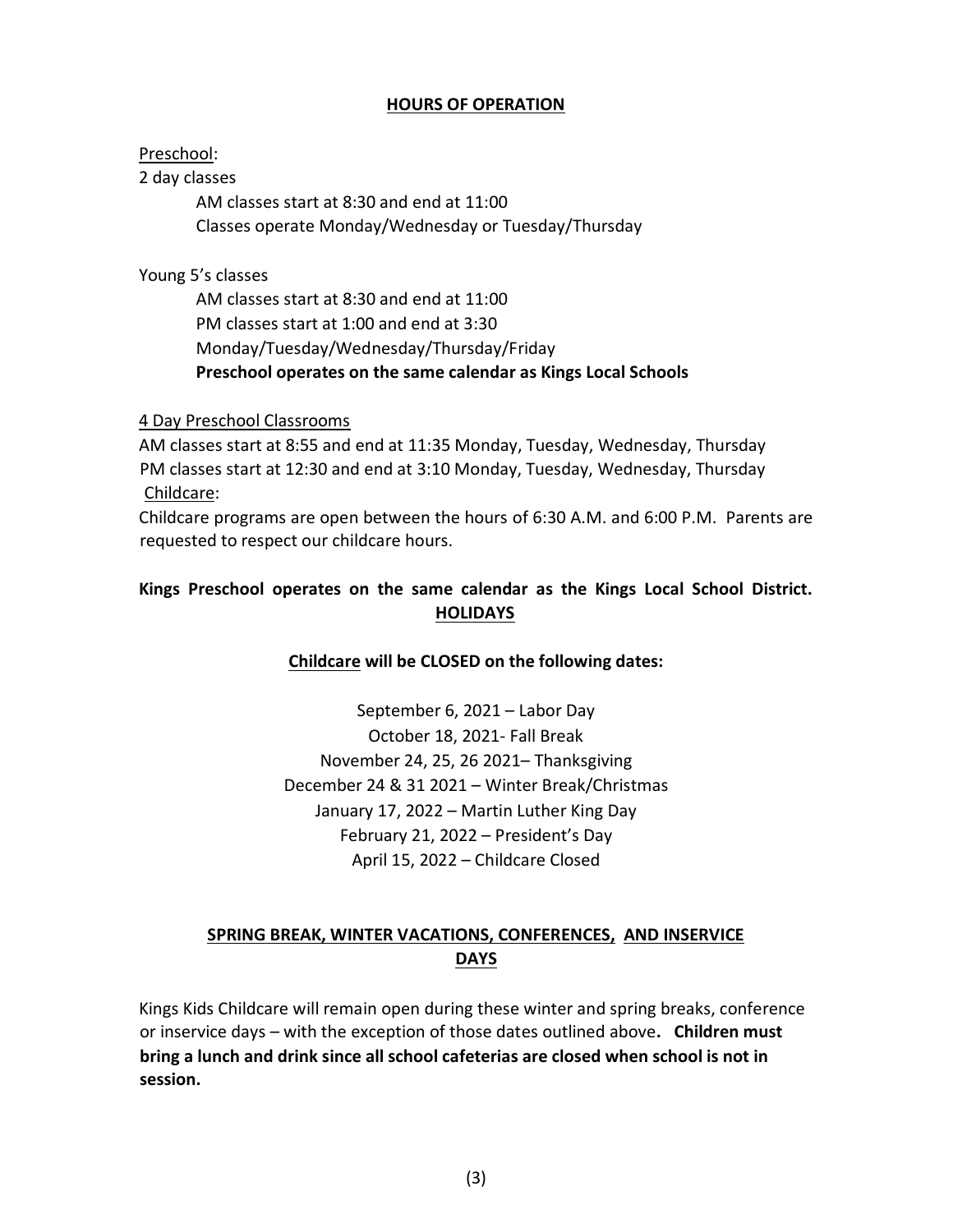#### **WEATHER**

In case of inclement weather, Kings Preschool will be closed whenever Kings School District is closed. The district utilizes a school messenger phone system to notify you of delays or closings. You will be notified through the school messenger system.

In the event of a delay, 2 day and 5 day morning preschool classes will begin at 10:30 and end at 12:00. PM 2 day and 5 day classes begin at 1:00 and end at 3:30. The 4 day AM classes will begin at 10:55 and end at 12:35. The 4 day afternoon classes will begin at 1:30 and end at 3:10.

# **EARLY DISMISSAL**

In the event that severe weather causes school officials to dismiss the children early, childcare will operate on its regular schedule to the best of their ability. Due to extreme weather conditions, you may be called to pick up your child early.

#### **EMERGENCIES**

Emergency medical forms will be kept on file in the Childcare Office and a copy of each with the staff members. Parents or other responsible adults listed on the emergency forms will be contacted in case of emergency. **PARENTS ARE ALWAYS CONTACTED FIRST.**  The State of Ohio, Department of Education requires that **three** contacts and numbers are listed on every registration form. Kings Local School District Childcare will periodically request an updated form be completed to insure accuracy due to moves, changes in employment, etc.

# **BREAKFAST (Childcare Only) & SNACKS**

A light breakfast of cereal and milk is offered each morning for children in the Childcare program. Snacks are provided in the Preschool & Childcare programs in the morning and afternoon. These are served at no cost to the parent or child. Snack menus are posted each week.

# **LUNCHES (Childcare children only)**

A hot lunch is available and must be ordered for the entire month during the designated timeframe. You will be notified through school messenger when the ordering window opens and closes. If you miss the window, you must contact the Food Service Director, Jennifer Arlinghaus, at jarlinghaus@kingslocal.net, to place your order. Hot lunches are provided for free under current federal Pandemic relief during the 2021-2022 school year.

# **STUDENT RECORDS**

All student records are confidential and are protected by the Privacy Act. Only school staff and child's natural parents/legal guardians have access to the records. In addition, when a child on an IEP withdraws from the school, the student's new school must request school records in writing.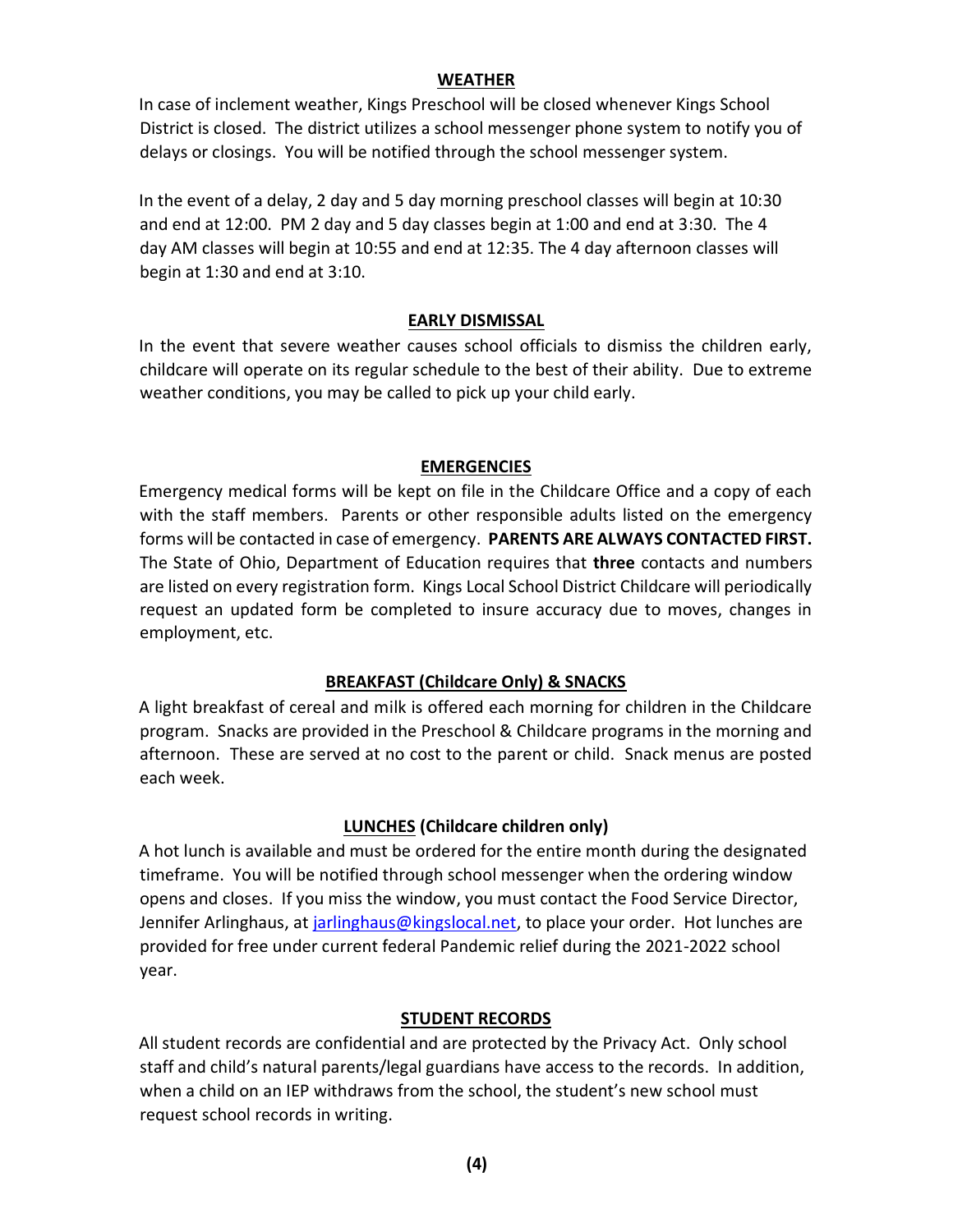# **ARRIVAL AND PICKUP**

# **2 day and 5 day Kings Preschool Classes:**

For those children attending **Preschool only**, AM Preschool begins at 8:30 AM and ends at 11:00 AM. If you plan to drop off your child at that time, please pull up into the circle behind the building. Teachers will help children out of the cars beginning at 8:25 and will continue until 8:40. If drop-off has ended, you will need to park your car and walk your child in the building. Pick up begins at 10:55. Teachers will assist putting the children into car seats. We then ask you to pull forward to finish buckling your child. PM Preschool begins at 1:00 PM. Teachers will help children out of cars beginning at 12:55 PM. Dismissal is at 3:25 PM and follows the same procedure as the morning.

# **4 day Kings Preschool classes:**

AM Preschool begins at 8:55 for AM classes and 12:30 for PM classes. Please park in a space behind the Activity Center and walk your child to the building. You will enter door C-1 & C-2. Children are to remain with parents until the doors are opened and greeted by the Preschool Teachers.

Dismissal: Parents will again park in the back parking lot and walk to door C-1 & C-2. Preschoolers will remain inside until the teacher has called the child's name.

# **Kings Kids Childcare:**

# All children attending the **Childcare** Program **MUST BE SIGNED IN AND OUT AT THE COMPUTER BY AN ADULT (PARENT OR AUTHORIZED DESIGNEE).**

A parent or other authorized individual is **REQUIRED** to come into the building to pick up and sign the child out. Parents are not to take the child from the playground without being signed out first. No child will be allowed to exit the building on his/her own. If your child is to be picked up by someone other than the individuals listed on your registration form, please notify the childcare office in writing. Only emergency telephone notification will be permitted. The childcare office is also to be notified, in writing, if there is an individual who should not be permitted to pick up your child due to court mandated custody.

# **STATEMENT OF SECURITY/ACCESS**

All doors to the Kings Preschool at the KEC remained locked at all times. To enter the building, visitors must enter through door C-1 and press the buzzer to the left of the door. A staff member will buzz you in. All visitors must report to the office.

Doors to the Preschool/Childcare corridor will be locked after 8:30 AM. Report to the office and a staff member will let you and your child in. All staff members will wear a picture ID badge. Phones are located in each room for communication to the office. School cell phones are used to communicate between playground and office, gym and office.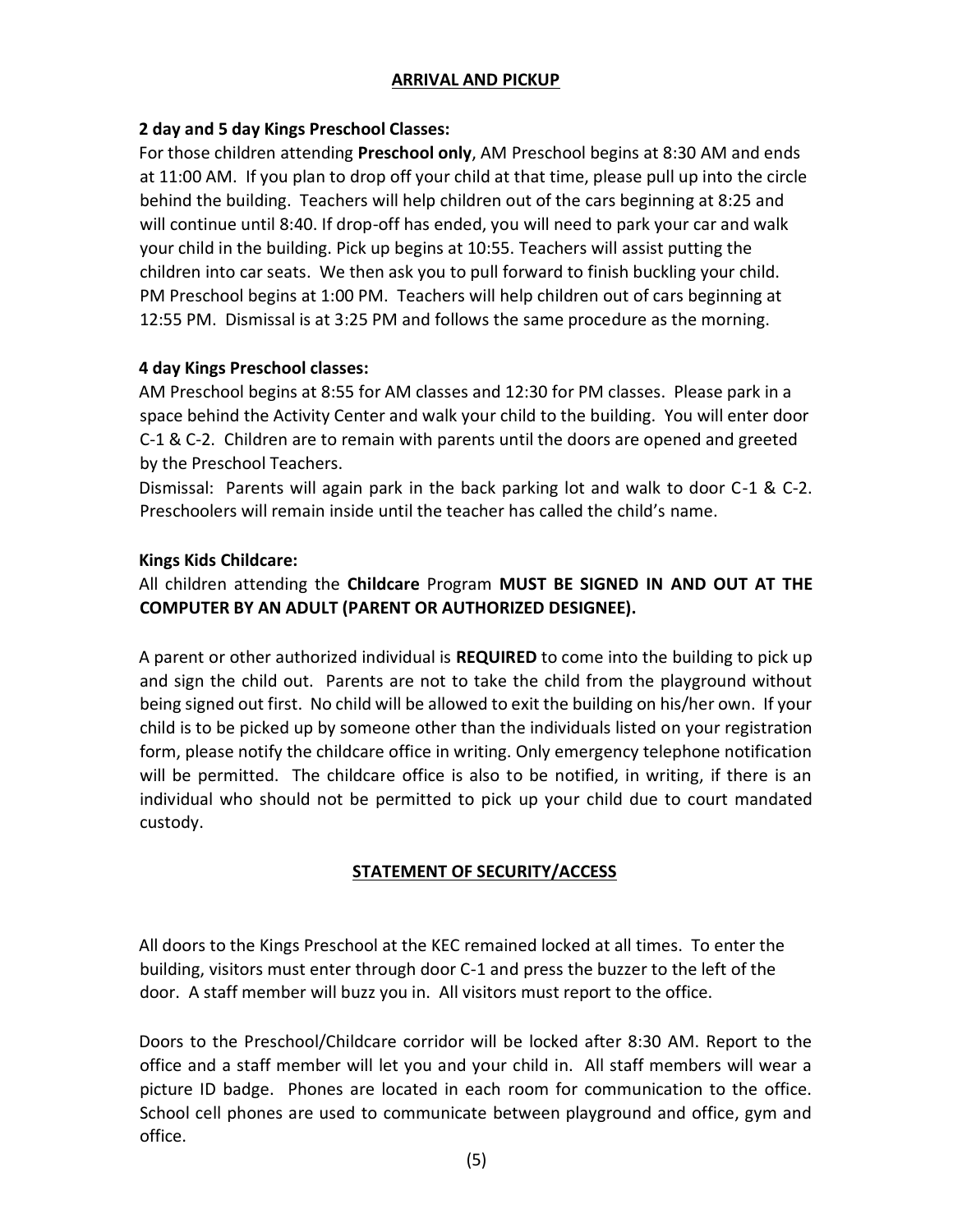# **FIELD TRIPS/OFFSITE ACTIVITIES**

Kings Preschool teachers will schedule field trips for their classes when they believe opportunities outside the school would enhance their yearly objectives. Prior to the field trip, parents will be given information describing the excursion. Parent volunteers will be used at chaperones and will pay for their field trips separately on the day of the field trip. All children must have a signed permission slip to attend field trips. All field trips are taken on Kings Local School Buses. A person trained in first aid and CPR, a first aid kit, all medical and emergency forms will accompany the staff on field trips. All medications for children whose parents have signed an authorization for the school to administer such medication under life threatening circumstances will be taken to the field trip site.

# **BIRTHDAY TREATS**

We invite you to bring in treats on your child's birthday or another special day if they would like to share this occasion with their friends at Preschool. Snacks must be prepackaged, sealed, individually wrapped, (in the original package containing the manufacturer's label) and nut free. Other items encouraged for sharing include bouncy balls, party favors, pencils (non-food items).

# **HEALTH RECORDS**

The Ohio Administrative Code requires preschool programs to secure health information from a child's parent no later than the first day of attendance. Upon admission to the program, you should have received the forms that must be completed by your child's doctor. Forms must be updated as physical exams expire each year.

# **MEDICATION POLICY**

We shall administer no medication, vitamins, or special diet without permission from parent and doctor. In the event that medication must be administered, a Kings Local School District Medication Request Form should be secured from the KEC office, and completed by the child's parent and physician. These forms will be kept in the child's file, with the child's medications and in the classroom. Kings Preschool follows the Kings Local School District Medication Policy.

# **CLASSROOM VISITS**

(All classroom visits will follow current health guidelines provided by the Warren County Board of Health.)

Classroom visits should be scheduled at least 24 hours in advance with the Preschool Director or your child's teacher. Parents must sign in and wear a visitor badge. Classroom visits are limited to 30 minutes.

# **CLASS PARTIES**

(All gatherings will follow current health guidelines provided by the Warren County Board of Health.) There will be two holiday parties in preschool. We will have a Halloween Party (with costumes) and a Holiday Party. A Homeroom Parent/Party Planner will work with your child's teacher in planning festivities. All parents are welcome to join in the fun. (NO siblings, please.) Parents may participate by providing snacks and party supplies.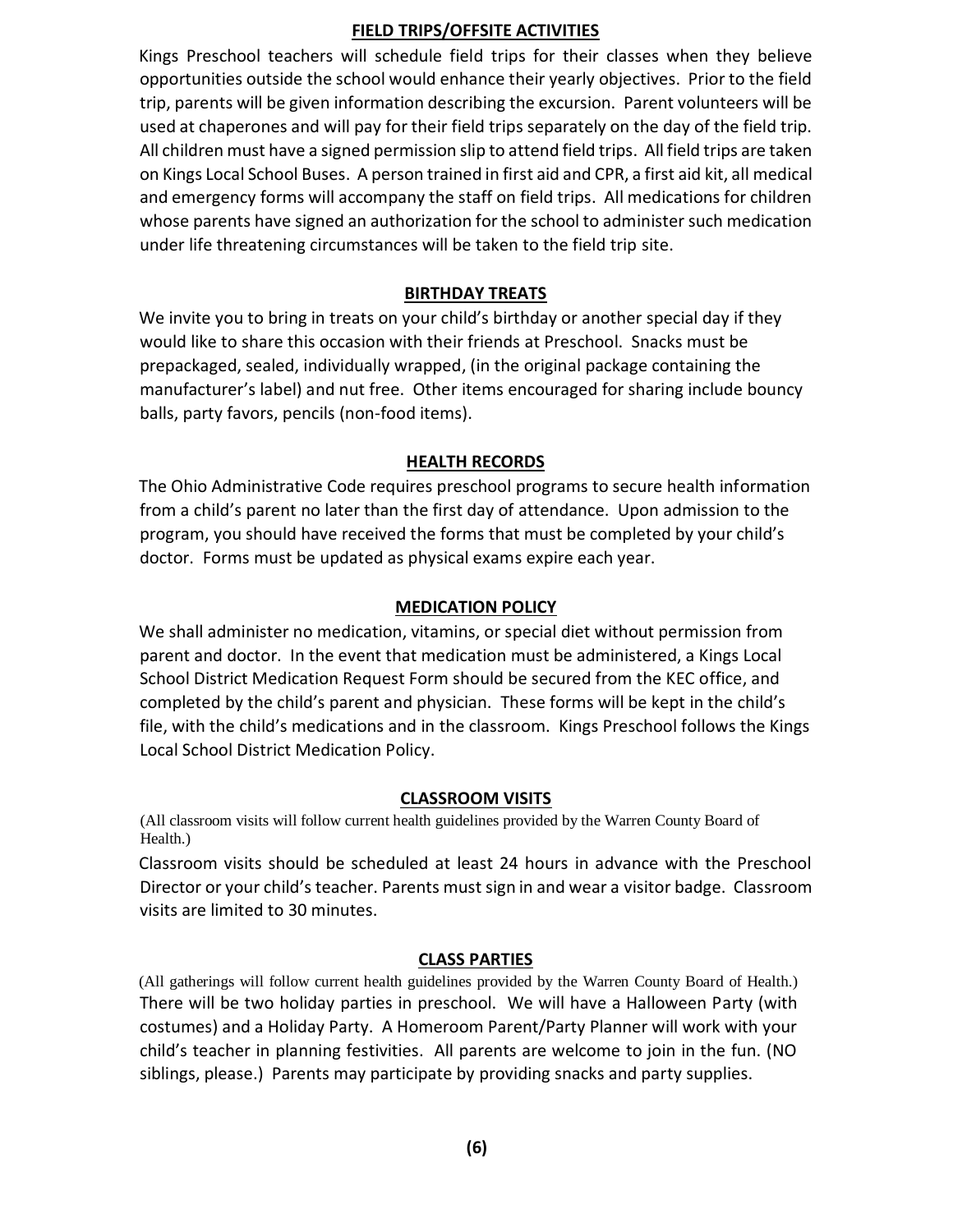# **DISCIPLINE**

Kings Preschool follows all guidelines provided by the Ohio Department of Education.

The Program's actual methods of discipline shall apply to all persons on the premises and shall be restricted as follows:

- 1. There shall be no cruel, harsh, or corporal punishment, or any unusual punishments such as, but not limited to, punching, pinching, shaking, spanking, or biting.
- 2. Discipline shall not be delegated to a child.
- 3. No physical restraints shall be used to confine a child by any means other than holding a child for a short period of time, such as in a protective hug, so that the child may regain control.
- 4. No child shall be placed in a locked room or otherwise confined in an enclosed area such as a closet, box, or similar cubicle.
- 5. No child shall be subjected to profane language, threats, derogatory remarks about himself/herself or his/her family, or any other verbal abuse.
- 6. Discipline shall not be imposed on a child for failure to eat or sleep, or for toileting accidents.
- 7. Techniques of discipline shall not humiliate, shame, or frighten a child.
- 8. Discipline shall not include the withholding of food, rest, or toilet use.
- 9. Separation shall be brief in duration, and age and developmentally-appropriate. The child shall be within sight and hearing of a school child care staff member, and in a safe, lighted, and well-ventilated space.

We feel our goal is best accomplished by the following:

- 1. Positive language and manners will be used to communicate limits, clarify expectations, and provide simple, consistent explanations
- 2. Providing a structured environment
- 3. Children are recognized with praise for respecting limits

A child having behavior problems during his/her stay in childcare may:

- 1. be removed from the group to a designated timeout area
- 2. for serious or recurrent problems, the parents will be notified
- 3. for continuous serious or recurrent problems infractions, a child's enrollment may be terminated.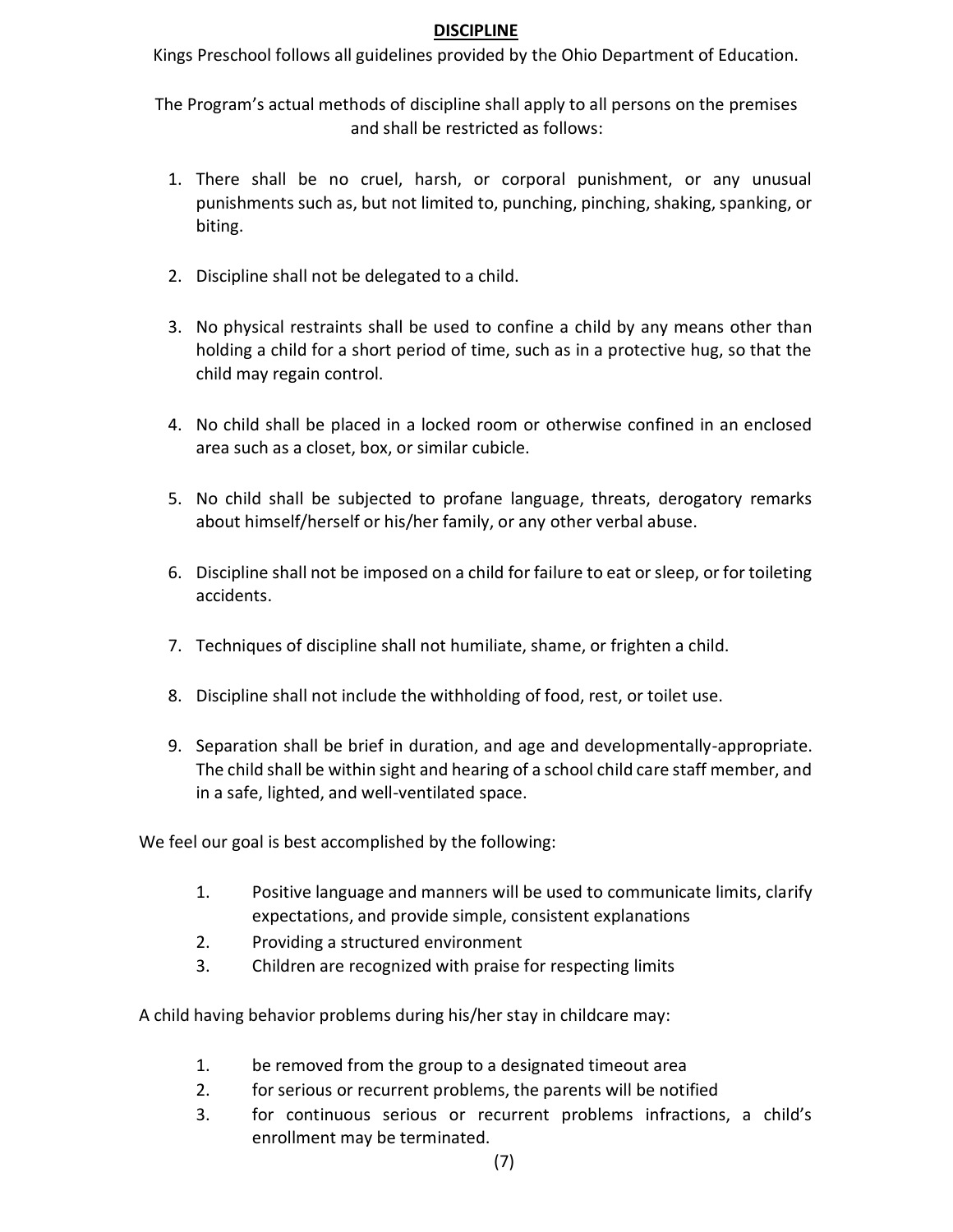# **TERMINATION OF CHILDCARE**

# **Termination by Parent**

*Ten (10) school days written notice is required. All tuition that is due must be paid.* Any parent who terminates without paying all tuition and notice fees will receive a statement of account specifying a due date for payment. If payment is not received, the program reserves the right to use whatever means necessary, including all legal avenues, to recover the amount due. Additionally, any future childcare programs will be unavailable due to non-payment.

# **Termination by Program**

Termination by the Program's Choice: Reasons for the Childcare Director to end a family's participation in the program **include, but are not limited to:**

- 1. **A child's misbehavior**. Program staff will work with children in a positive manner as specified in our discipline policy. Children who do not respond and who create situations that are dangerous for themselves, other children, or staff members may be better accommodated in another setting. Parents will be consulted whenever any difficulties arise and kept informed about disciplinary processes. A request to find another setting would not be unexpected. Parents in this situation would be given (2) weeks (14 days) notice to find other accommodations if possible.
- 2. **A child's severe and repeated misbehavior**. Immediate dismissal from the program.
- 3. **Parent's non-compliance with program policies and requests for cooperation in working with a child.** The Childcare Supervisor will notify parents verbally of the program guidelines. If parents disregard such specific requests for cooperation, the Supervisor may choose to give two (2) weeks (14 days) notice.
- 4. **Repeated non-payment of tuition.**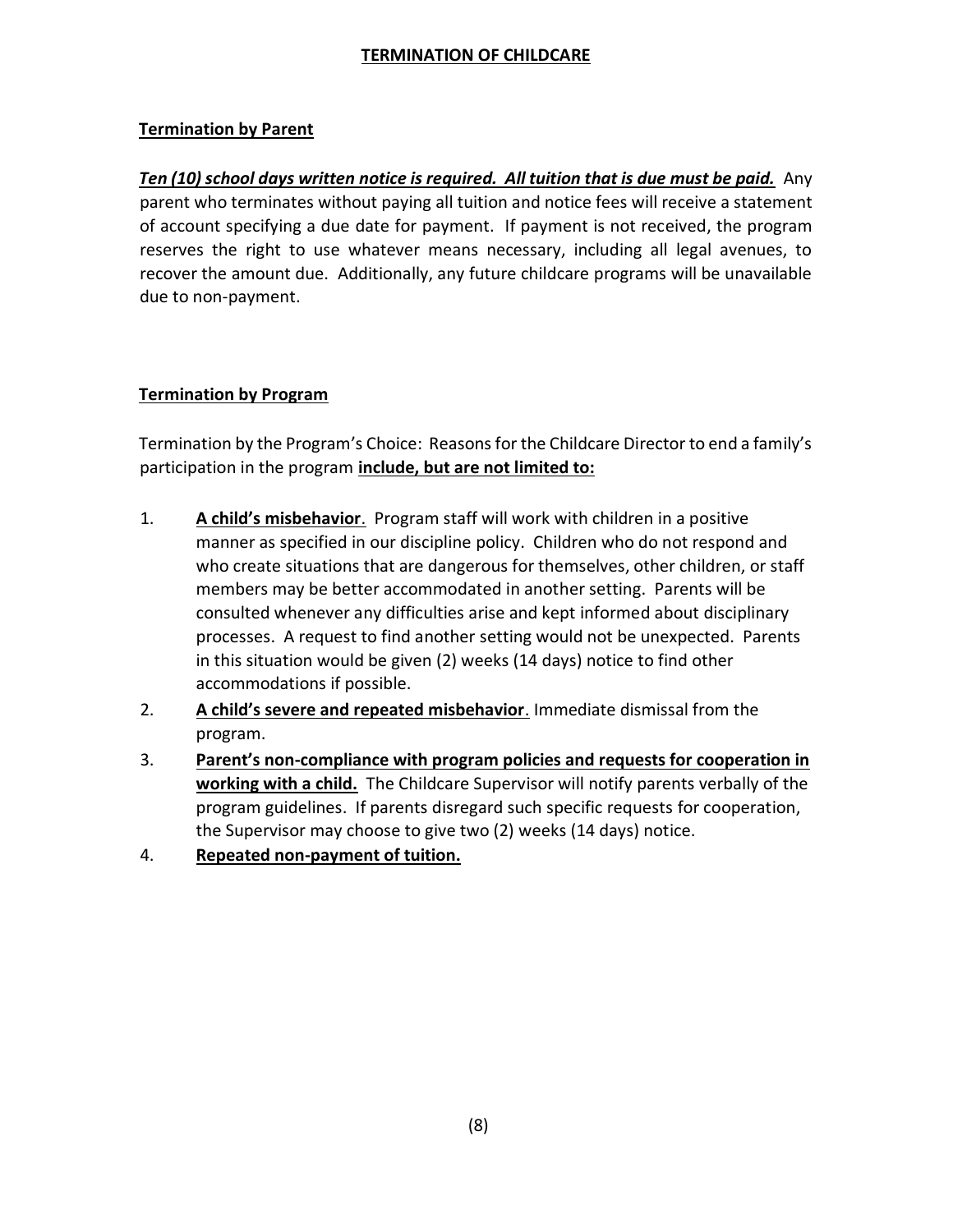# **PRESCHOOL/CHILDCARE TUITION & FEES**

Parents are expected to accept the financial commitment for the entire duration of the school year program. Preschool operates on the same schedule as Kings Local Schools and observes the same holidays. **Regular tuition will be paid during Thanksgiving Break, Winter Break, and Spring Break.** 

Tuition is due every Monday, unless paid in advance. Tuition can be paid weekly, monthly, or yearly if you prefer. Tuition not received by Wednesday of that week will be considered past due and assessed a late fee of \$10.00 for each week tuition is not paid. However, two weeks unpaid tuition could result in dismissal from the program**.**  Withdrawal from the program. requires a two week paid written notice to be submitted to the preschool office.

Paying by check is welcome. In the unlikely event your check is returned unpaid, you understand and agree that your check may be electronically re-deposited or if necessary re-deposited by paper draft. You understand and agree that we may collect a return check processing charge of Thirty Dollars (\$30.00), by the same means and allowable by law.

Children may not be signed in before 6:30 AM. The program closes at 6:00 PM. Late fee pick-up fees are \$15.00 per child starting at 6:01 PM and \$5.00 every five minutes thereafter. After 4 late occurrences, the child may be dismissed from the program. The late fee may be paid at the time of pick-up or with the following week of tuition. If you feel you may have an occasional "pick-up" problem, please make arrangements with friends or relatives to have your child picked up on time. We appreciate your cooperation regarding this matter.

**Registration Fee - \$80.00** (Non-refundable) includes registration and supplies

# **Weekly Fee (Beginning August 16)**

.

2 Day Classes Preschool only \$44.00 Childcare costs: In addition to preschool tuition, the cost is \$33 for each day attending.

4 Day Classes Preschool Only \$72.00 Childcare costs: In addition to preschool tuition, the cost is \$33 for each day attending.

5 Day Class Preschool only \$85.00 Childcare costs: In addition to preschool tuition, the cost is \$30 for each day attending.

For all classes, you may choose the number of days of childcare needed.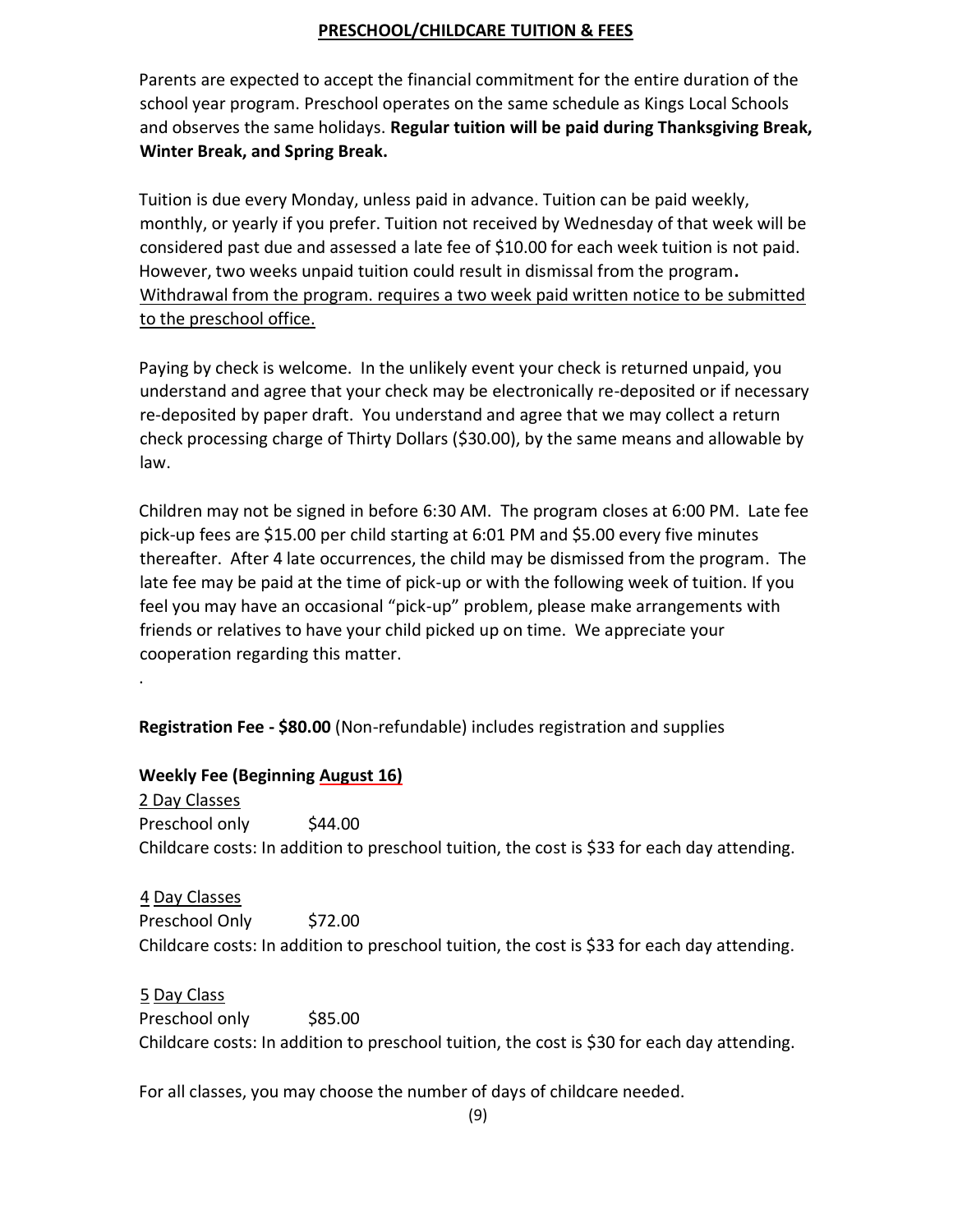#### **DAILY SCHEDULE**

#### **PRESCHOOL:**

The teachers plan their own daily program to include the Early Learning Development Standards of literacy, mathematics, science and technology, social studies, the arts, English language acquisition, physical and social emotional as well as small and large group experiences. The following is a sample schedule for a Preschool session:

| 8:35                       | Opening Circle (Welcome, calendar, helpers, weather, music,<br>directions for the day, special sharing time, etc.) |
|----------------------------|--------------------------------------------------------------------------------------------------------------------|
| $*1:05$                    |                                                                                                                    |
| 8:55                       | "Kid's Choices" (Center time), Teacher Directed activities                                                         |
| $*1:25$                    |                                                                                                                    |
| 9:40                       | Story Time & Snack                                                                                                 |
| $*1:50$                    |                                                                                                                    |
| 9:50                       | Art                                                                                                                |
| $*2:00$                    |                                                                                                                    |
| 10:15                      | Large Muscle                                                                                                       |
| $*2:25$                    |                                                                                                                    |
| 10:40                      | Circle & Music                                                                                                     |
| $*2:45$                    |                                                                                                                    |
| *Denotes Afternoon session |                                                                                                                    |

#### **KINGS KIDS CHILDCARE PROGRAM SCHEDULE:**

| 6:30-7:30   | <b>Arrival and Breakfast Time</b> |
|-------------|-----------------------------------|
| $7:45-8:20$ | <b>Center Time</b>                |
| 8:30        | Preschool Pickup/Childcare Snack  |
| 8:30        | <b>Bathroom Break</b>             |
| 8:45-9:30   | Gym/Outdoor Play                  |
| 9:30-10:15  | <b>Center Time</b>                |
| 10:15-10:45 | Craft                             |
| 10:45       | Clean Up/ Handwashing             |
| 10:45-11:00 | Story time                        |
| 11:00-11:30 | Lunch                             |
| 11:40       | MWF-Naptime                       |
| 12:55       | Wake-up/preschool pickup          |
| PM Group    |                                   |
| 12:00-1:15  | AM Preschool Outside Play         |
| $1:15-3:00$ | Bathroom Break/Nap                |
| $3:00-3:15$ | Snack                             |
| $3:15-3:30$ | Bathroom Break/Storytime          |
| 3:30-5:00   | Outside Play/Gym                  |
| 5:00-6:00   | Return to room for Centers        |
|             |                                   |

# **\*Programs will vary according to age level, classroom and days of attendance.**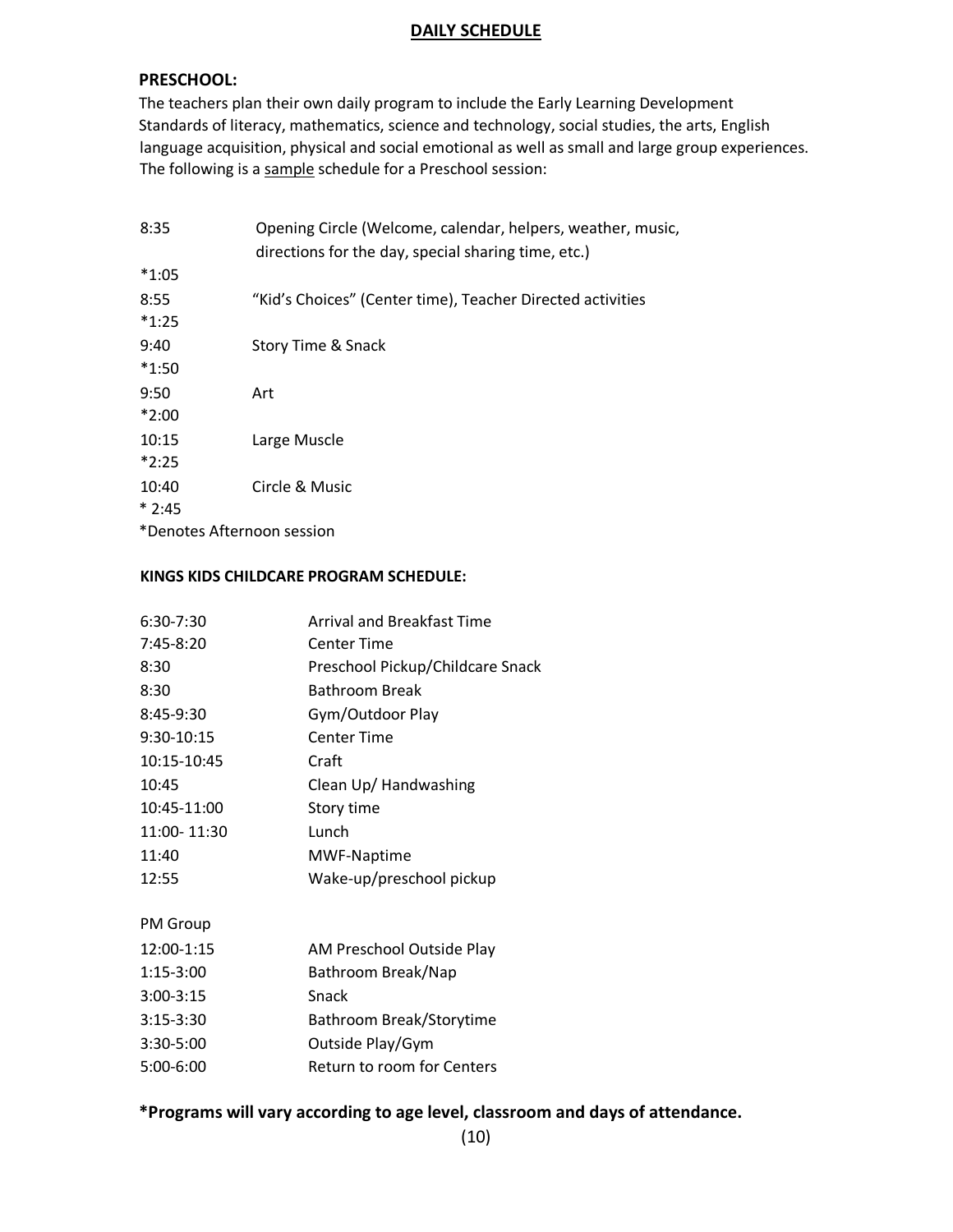# **COMMUNICABLE DISEASE/ILLNESS**

- **1.** A communicable disease chart shall be posted in each classroom.
- **2.** A person trained to recognize the common signs of communicable disease or other illness shall observe each child daily as he/she enters a group.
- **3.** All parents shall be notified if their child has been exposed to a communicable disease when applicable.
- **4.** Any child suspected of having a communicable disease shall be isolated immediately in an area set aside from the group. A child who is isolated is always accompanied by an adult who is within sight or hearing of the child. An isolated child is provided with a mat or cot, and a blanket until discharged. The mat shall be sanitized with an appropriate germicidal agent and the blanket shall be laundered upon discharge of the child**. Any child with the following signs and symptoms shall be immediately isolated and discharged to the parent, guardian or person designated by the parent:**
	- a. Diarrhea
	- b. Vomiting
	- c. Difficult or rapid breathing
	- d. Yellowish skin or eyes
	- e. Conjunctivitis (no red eyes/crustiness present to return to school)
	- f. Temperature of 100 F when in combination with any other sign of illness (such as lethargy, abnormal activity, vomiting)
	- g. Unusually dark urine and/or gray or white stool
	- h. Stiff neck
	- i. No unknown rashes of any kind.
- **5. A child with any of the following signs or symptoms of illness shall be immediately isolated from other children and the parent or guardian called to take the child home immediately. The child shall be carefully watched for worsening of his/her condition.** 
	- a. Unusual spots
	- b. Sore throat or difficulty swallowing
	- c. Untreated, infected skin patch(es)
	- d. Severe coughing
	- e. Evidence of lice, scabies, or other parasitic infestations
- **6.** No child may return to childcare until all signs or symptoms of illness have disappeared (temperature free, etc.) for at least 24 hours after the symptoms are gone. Children with head lice shall be excluded from childcare until application of an effective pediculocide.
- **7.** Children who are mildly ill but do not show symptoms of a communicable disease shall not be encouraged to participate in activities of an active nature, unless they so choose. Parents shall be notified of the child's symptoms and behaviors.